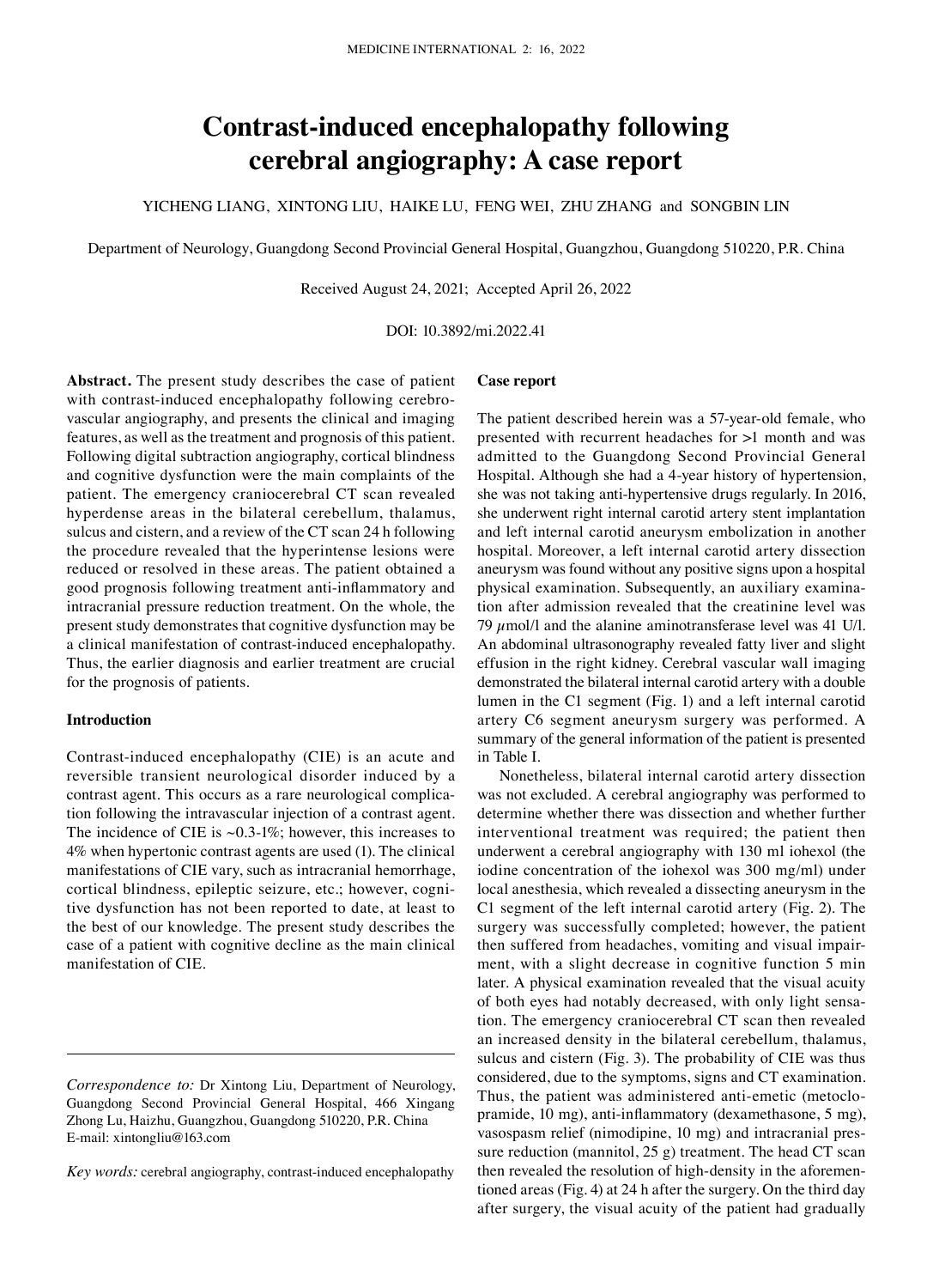

Figure 1. Cerebral vascular wall imaging illustrating a bilateral internal carotid artery with a double lumen in the C1 segment.



Figure 2. A dissecting aneurysm in the C1 segment of the left internal carotid artery.



Figure 3. Each of the three images from left to right indicate that the density of the bilateral cerebellum, thalamus and sulcus, cistern increased. Arrows indicate the dense areas.

recovered; however, the development of cognitive function was not evident, which was manifested by occasional incomplete answers. The Mini‑Mental State Examination score (2) was 16 points, and combined with the condition of illiteracy, the patient could be diagnosed with mild dementia. The MRI examination of the brain revealed multiple abnormal signal shadows in the bilateral thalamus, occipito-temporal lobe, corpus callosum, brainstem and bilateral cerebellar

hemispheres (Fig. 5). Therefore, the administration of an intra‑arterial injection of metoclopramide (10 mg) for anti-emetic treatment, dexamethasone (5 mg) for reducing the inflammatory response, nimodipine (10 mg) pump for vasospasm relief, mannitol (25 g) for intracranial pressure reduction and other treatments was continued. At 17 days after the surgery, the cognitive function of the patient gradually recovered and she was discharged from the hospital.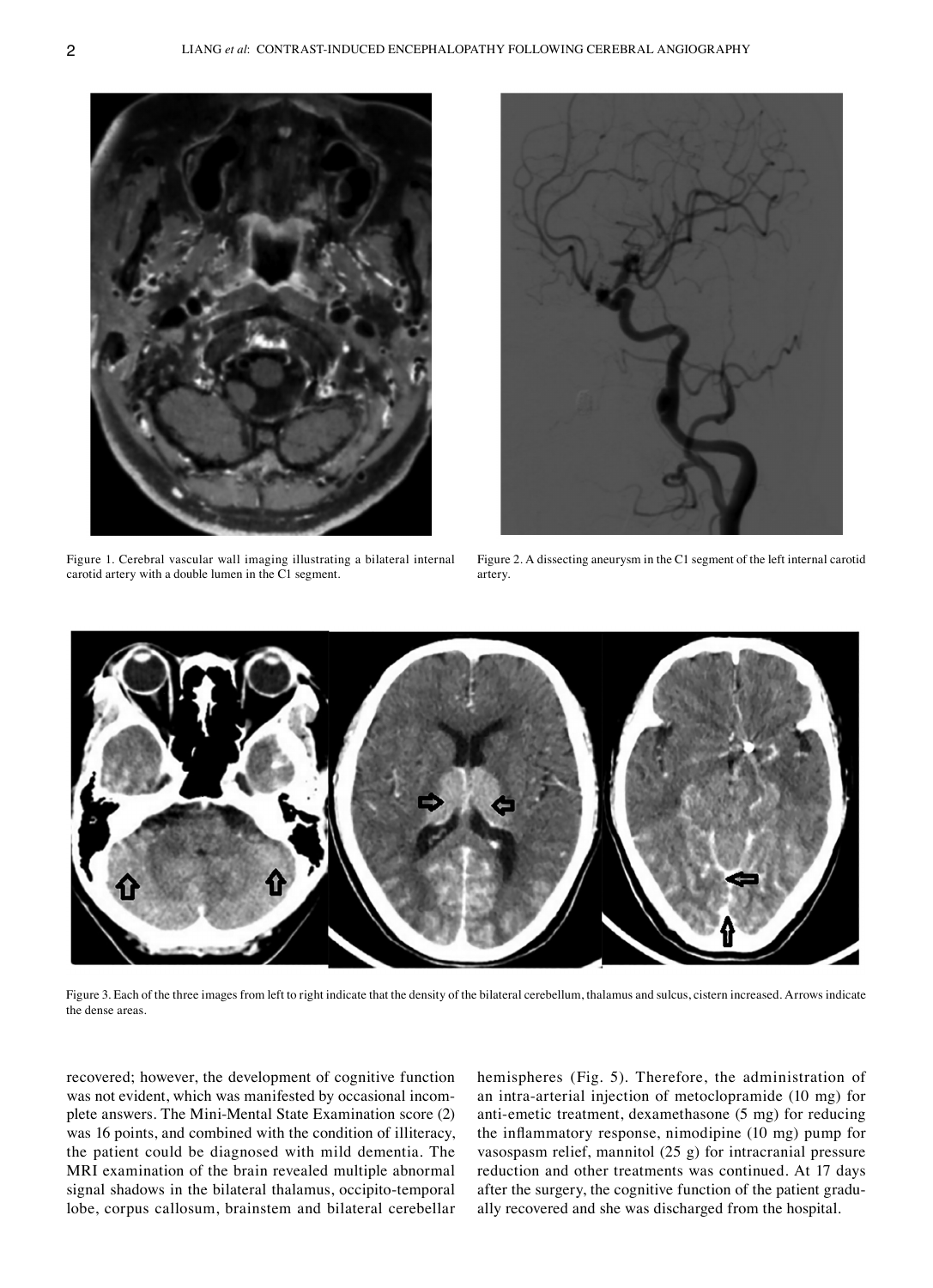## Table I. General information of the patient.

| Characteristic       | Features/information                                                                                                         |
|----------------------|------------------------------------------------------------------------------------------------------------------------------|
| <b>Sex</b>           | Female                                                                                                                       |
| Age                  | 57 years old                                                                                                                 |
| Physical examination | No positive signs                                                                                                            |
| Laboratory tests     | Creatinine level, 79 $\mu$ mol/l                                                                                             |
|                      | Alanine aminotransferase level, 41 U/l                                                                                       |
| Imaging              | Cerebral vascular wall imaging revealed a bilateral internal carotid artery with a                                           |
|                      | double lumen in the C1 segment                                                                                               |
| Medical history      |                                                                                                                              |
| Chief complaint      | Recurrent headaches for $>1$ month                                                                                           |
| Previous history     | She underwent right internal carotid artery stenting and left internal carotid<br>artery aneurysm embolization 4 years prior |



Figure 4. Each of the two images from left to right indicate that the high-density shadow in the bilateral cerebellum, thalamus was attenuated 24 h after the surgery.



Figure 5. Each of the three images from left to right indicate multiple abnormal signal shadows in the bilateral cerebellar hemispheres, bilateral occipito-temporal lobe and bilateral thalamus.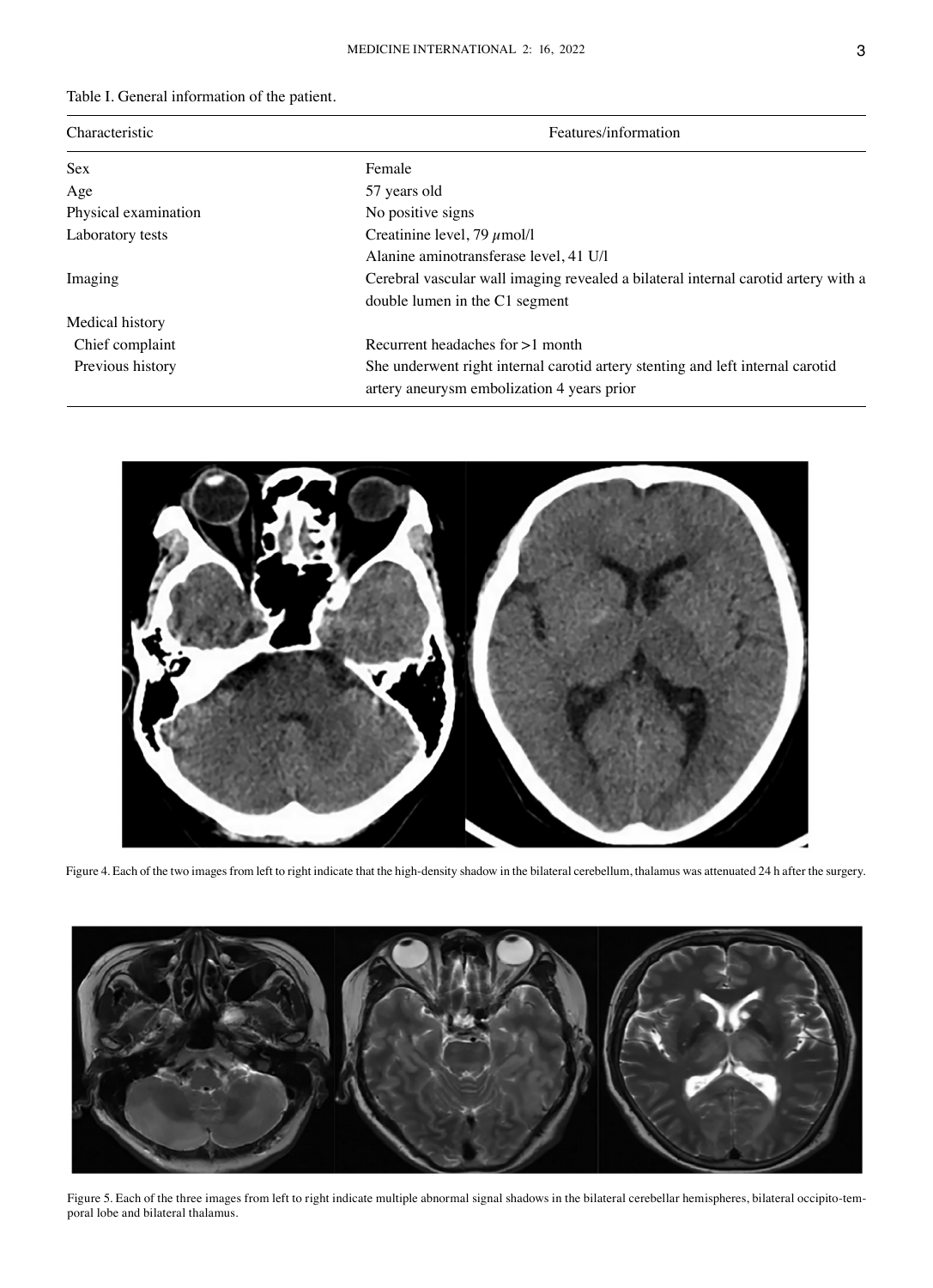#### **Discussion**

Contrast encephalopathy is an unusual neurological complication and its pathogenesis remains unclear. According to previous studies (3-5) the widely accepted theoretical mechanism is set around the destruction of the blood‑brain barrier and the chemical properties of the contrast agents which may be as follows: i) the contrast medium disrupts the blood-brain barrier temporarily and enters the cerebrospinal fluid, increasing the osmotic pressure of the cerebrospinal fluid, and leading to impaired brain function. The majority of contrast agents have an osmolality range of 1.2‑1.8 mOsm/l, compared with 0.3 mOsm/l for normal blood, which may open the normal endothelial cell tight junctions of the blood-brain barrier (6,7). ii) Contrast agents exert a direct toxic effect on nerve cells and affect their function. iii) Iodine contrast agents affect the secretion of functional substances regulating vasomotor and causes vasospasm. In this case, the cognitive decline of the patient is considered to be related to the neurological deficits caused by the edema of nerve cells. Moreover, the risk factors of CIE are also not clear. Some studies have suggested that the most common factors related to the occurrence of CIE include the male sex, an advanced age, hypertension, diabetes, renal function impairment, the contrast agent dose, etc. (8,9). CIE can occur at any age; however, patients who are older are more likely to suffer from this condition, although the incidence for each age group has not yet been determined. At the same time, the male sex and hypertension may be the main risk factors for CIE.

CIE may occur within minutes or hours of the application of the contrast agent. Generally, normal conditions will resume within 1‑3 days; however, a small portion of patients do not return to a normal state until several weeks after the application of the contrast agent (8). There is as yet no clear explanation available for this phenomenon. In addition, very few fatal CIE cases have been reported (10). The clinical manifestations of CIE are diverse, such as intracranial hemorrhage, meningitis, cortical blindness, epileptic seizure, etc. (11). The typical imaging manifestations of CIE are brain parenchyma, subarachnoid contrast enhancement and brain edema (11); the majority of patients gradually return to a normal state. In the case presented herein, bilateral cortical blindness and cognitive decline occurred within a few minutes following digital subtraction angiography, and cortical blindness gradually recovered within 3 days after the surgery; however, the recovery of cognitive function was not evident. The occurrence of cortical blindness has been demonstrated in previous reports of CIE cases (8), although the occurrence of cognitive decline is very rare. In the present study, combined with the MRI results of the patient, it was considered that this cognitive decline was caused by neurological dysfunction. The head CT examination revealed that the density of the brain parenchyma, sulcus and cistern had increased; however, the head CT re‑examination 24 h after the surgery indicated that the high‑density shadow in the aforementioned areas was attenuated or had disappeared, which was in line with the typical imaging manifestations of CIE.

Although the majority of patients with CIE have a favorable outcome, often with a complete resolution of symptoms, once a diagnosis of CIE is made, aggressive treatment should be administered immediately to prevent irreversible events. Current treatment options include the promotion of contrast agent excretion, the reduction of cerebral edema, and anti-inflammatory and symptomatic supportive therapy  $(8)$ . In the case described herein, the clinical and imaging manifestations of the patient gradually improved following the aforementioned combination of supportive treatments.

In conclusion, CIE is a rare neurological complication caused by contrast agents and generally presents as a transient, reversible neurologic disorder. The earlier diagnosis and treatment are crucial for the better prognosis of patients.

#### **Acknowledgements**

Not applicable.

#### **Funding**

No funding was received.

#### **Availability of data and materials**

The datasets used and/or analyzed during the current study are available from the corresponding author on reasonable request.

#### **Authors' contributions**

YL designed the study, and wrote, edited and reviewed the manuscript, and processed the figures. XL designed the study. HL identified the disease and provided guidance. FW provided the imaging data. ZZ collected the surgical data. SL managed the patient and provided the clinical data. All authors have read and approved the final manuscript. XL and FW confirm the authenticity of all the raw data.

### **Ethics approval and consent to participate**

The institutional Review Board of Guangdong Second Provincial General Hospital approved the study.

#### **Patient consent for publication**

Not applicable.

#### **Competing interests**

The authors declare that they have no competing interests.

#### **References**

- 1. Potsi S, Chourmouzi D, Moumtzouoglou A, Nikiforaki A, Gkouvas K and Drevelegas A: Transient contrast encephalopathy after carotid angiography mimicking diffuse subarachnoid haemorrhage. Neurol Sci 33: 445-448, 2012.
- 2. Folstein MF, Folstein SE and McHugh PR: 'Mini‑mental state'. A practical method for grading the cognitive state of patients for the clinician. J Psychiatr Res 12: 189‑198, 1975.
- 3. Yu J and Dangas G: Commentary: New insights into the risk factors of contrast-induced encephalopathy. J Endovasc Ther 18: 545‑546, 2011.